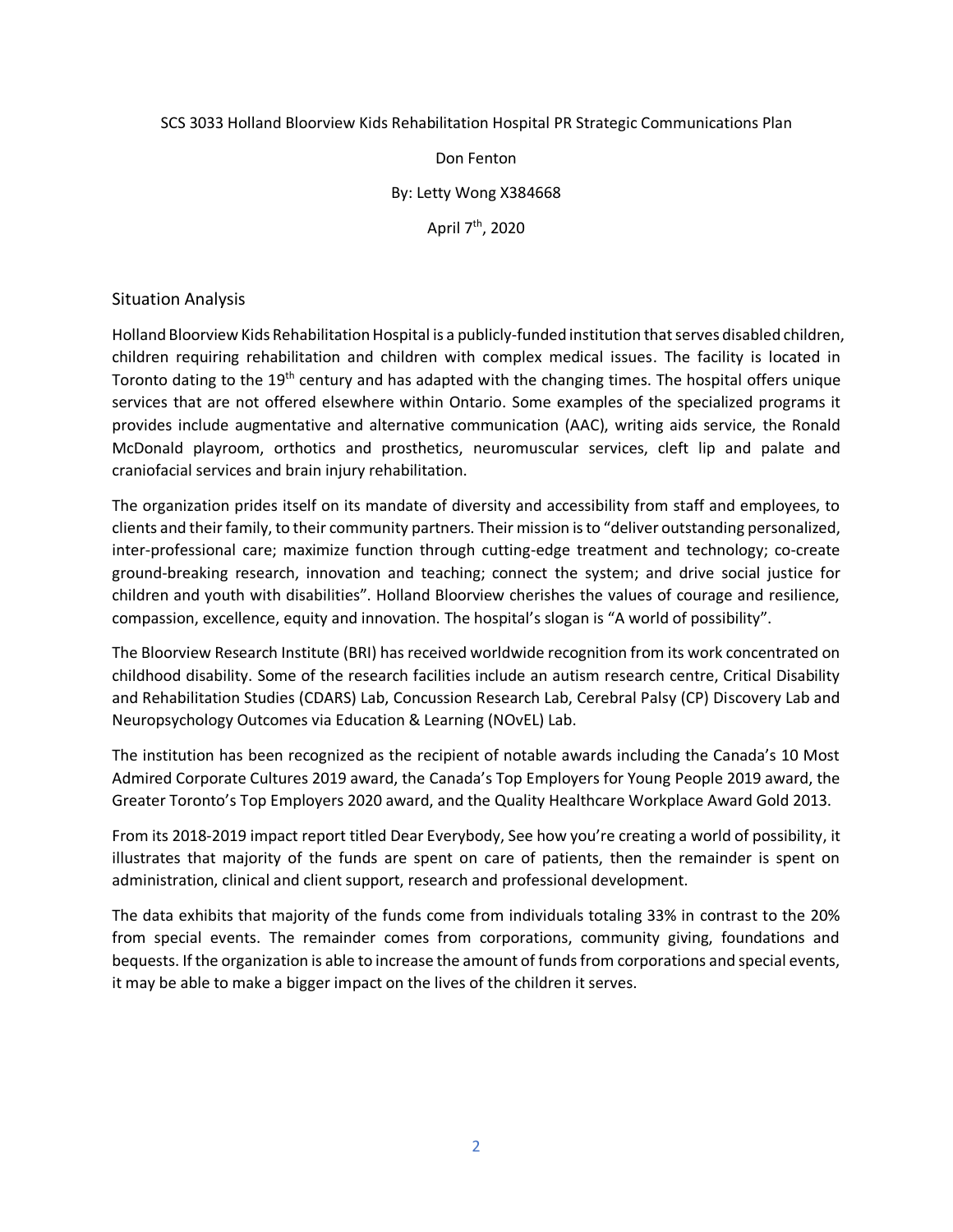In addition, the data shows that the majority of funds come from the government totaling 69%, compared with a mere 10% trickling in from donors. The rest of the funds are made up of a combination from client services, research grants, investment income and parking, food and other initiatives.



#### **Financials**

The goal of the campaign is more directed at raising awareness for the cause, including knowing what the organization is all about and growing its online presence. This in turn can trigger more donations in the form of both monetary and volunteering. More funds will be able to touch the lives of patients from all over Ontario waiting for access to the services that the hospital offers and to further the research efforts of the hospital.

# Research and Summary

Strengths:

- Long-standing organization that has successfully adapted with the times
- Unique programming and facility in Ontario that is not matched elsewhere in the province
- Winner of 4 awards including a mix of national, provincial and city-wide recognition
- Global recognition for its research institution

# Weaknesses:

- Funding from donors only make up 10% of total funds compared with 69% from government
- Majority of the funds is spent on patient care making up 55%, compared to a 13% spent on research
- Donations are mostly from individuals rather than corporations and special events
- Follower base on Instagram is much smaller than on its other social platforms
- In 2018, 1093 staff served 8313 patients, which is approximately a 1 staff member to 8 patients ratio

<sup>1</sup> *Financials*, Holland Bloorview Kids Rehabilitation Hospital, 2019, worldofpossibility.hollandbloorview.ca/financials/.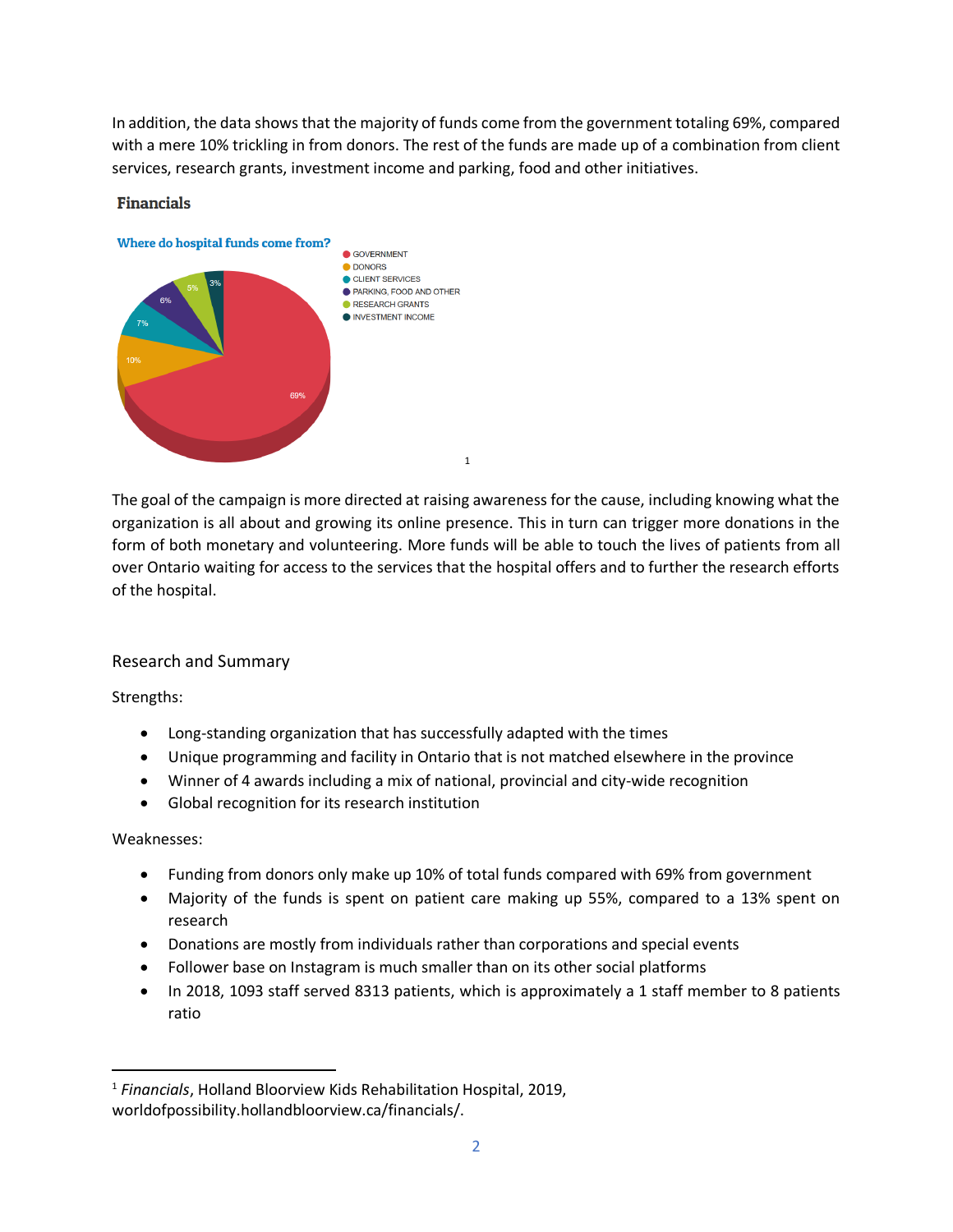Opportunities:

- Further current research efforts
- Grow volunteer base
- Increase staffing

Threats:

- As there are no other institutions in Ontario that can offer comparable services, if there are any cuts in funding from the government, the patients are at risk of not having access to the care that they need
- Overwhelmed staff-to-patient ratio is a challenge to provide the plentiful services that the hospital offers

| Primary research       | Secondary research                    |
|------------------------|---------------------------------------|
| Surveys                | News articles                         |
| Informal sounding      | Research reports                      |
| Communications audit   | <b>Statistics Canada publications</b> |
| Environmental scan     |                                       |
| Media content analysis |                                       |
|                        |                                       |

Regarding primary research, performing a media content analysis would help with figuring out more about where the hospital is at in terms of brand awareness, to learn more about the target audience and in the development of tactics for the campaign. Through this methodology, it has been identified that Holland Bloorview has an online presence on Facebook, Twitter, Instagram, YouTube and LinkedIn. Out of all the platforms, the brand has the strongest following on YouTube, with over 122,000 followers as of April 2020. This is contrasted with a following of over 10,000 on Facebook, over 12,000 followers on Twitter, over 7,000 followers on LinkedIn and over 5,000 followers on Instagram. It is important to feature the campaign on YouTube as it would have the greatest reach, however, the brand would benefit from growing its following on Instagram, which is increasing in user popularity. $3$ 

An environmental scan can assess the public perception of the organization, which can help address any gaps in what information the organization should address to further awareness for its cause.

A survey could be sent out in a digital format to subscribers of its blog mailing list. The organization can further the surveying efforts by creating a poll on Twitter and Instagram stories to connect with its audience.

An informal sounding can be held with past and current patients to gain more perspective. The members of the target audience to interview could include those involved with the Research Family Engagement Committee, the Family Advisory Committee and the Youth Advisory Council (YAC).

<sup>2</sup> Cardin, Maryse, and Kylie McMullan. *Canadian PR For The Real World*. Pearson Canada Inc., 2015.

<sup>3</sup> Newberry, Christina. "37 Instagram Stats That Matter to Marketers in 2020." *Blog /Social*, Hootsuite, 22 Oct. 2019, [https://blog.hootsuite.com/instagram-statistics/.](about:blank)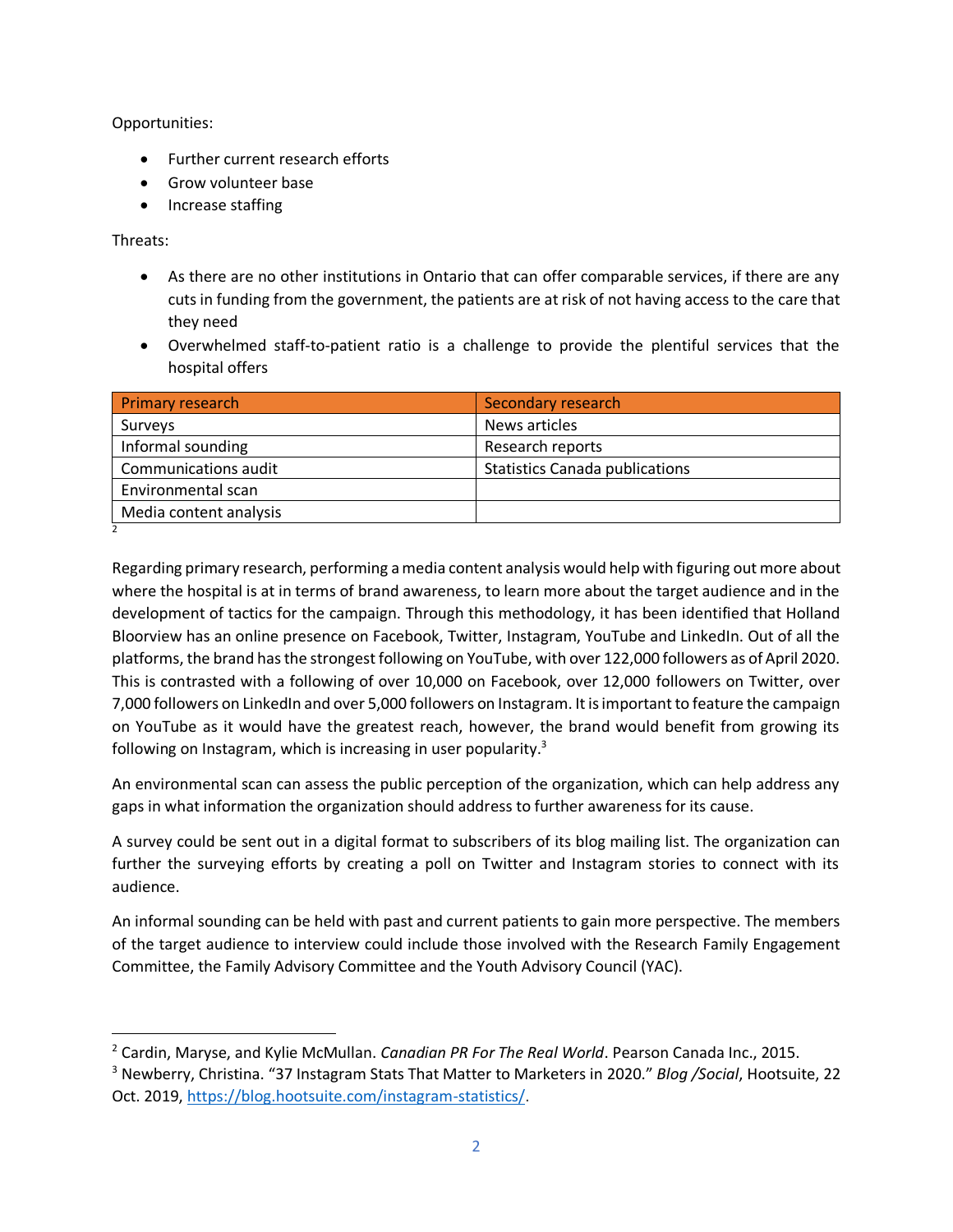In terms of secondary research, data from the Summary of Charitable Donors shows that as of 2018, the greatest amount of donations came from an age group of 65 years and over, which is consistent from each year since 2014. The data also told us that the income of donors continued to rise over the years from 2014 to 2018 and that the average age of donors was 55 as of 2018.

| Summary of charitable donors1334                                                                                                                   |                |            |                             |                      |                        |  |
|----------------------------------------------------------------------------------------------------------------------------------------------------|----------------|------------|-----------------------------|----------------------|------------------------|--|
| Frequency: Annual                                                                                                                                  |                |            |                             |                      |                        |  |
| Table: 11-10-0130-01 (formerly CANSIM 111-0001)                                                                                                    |                |            |                             |                      |                        |  |
| Geography: Canada, Province or territory, Census metropolitan area, Census agglomeration, Census metropolitan area part, Census agglomeration part |                |            |                             |                      |                        |  |
|                                                                                                                                                    |                |            |                             |                      |                        |  |
|                                                                                                                                                    |                |            |                             |                      |                        |  |
|                                                                                                                                                    |                |            |                             |                      |                        |  |
|                                                                                                                                                    |                |            |                             |                      | <b>O</b> Help          |  |
|                                                                                                                                                    |                |            |                             |                      | Save my customizations |  |
| Geography <sup>5</sup>                                                                                                                             |                |            |                             |                      |                        |  |
|                                                                                                                                                    |                |            |                             |                      |                        |  |
| Canada                                                                                                                                             | Apply          |            |                             |                      |                        |  |
|                                                                                                                                                    |                |            | Add/Remove reference period | Θ<br>Add/Remove data | ± Download options     |  |
|                                                                                                                                                    |                |            |                             |                      |                        |  |
|                                                                                                                                                    |                |            | Canada (map)                |                      |                        |  |
| Donors and donations <sup>2</sup><br>6                                                                                                             | 2014           | 2015       | 2016                        | 2017                 | 2018                   |  |
|                                                                                                                                                    |                |            | <b>Number</b>               |                      |                        |  |
| Number of tax filers 3                                                                                                                             | 25.922.300     | 26.186.760 | 26.350.290                  | 26,807,670           | 27.394.970             |  |
| Number of donors 2                                                                                                                                 | 5,543,740      | 5.495.900  | 5,397,060                   | 5.348.220            | 5,324,280              |  |
|                                                                                                                                                    |                |            | <b>Years</b>                |                      |                        |  |
| Average age of donors                                                                                                                              | 54             | 54         | 55                          | 55                   | 55                     |  |
| 27                                                                                                                                                 |                |            |                             |                      |                        |  |
| Average donations,                                                                                                                                 | <b>Dollars</b> |            |                             |                      |                        |  |
| donors aged 0 to 24                                                                                                                                | 420            | 440        | 420                         | 410                  | 400                    |  |
| years 267<br>Average donations,                                                                                                                    |                |            |                             |                      |                        |  |
| donors aged 25 to 34                                                                                                                               | 770            | 820        | 830                         | 870                  | 880                    |  |
| years 267<br>Average donations,                                                                                                                    |                |            |                             |                      |                        |  |
| donors aged 35 to 44                                                                                                                               | 1.170          | 1.220      | 1.220                       | 1.310                | 1.340                  |  |
| vears $267$<br>Average donations,                                                                                                                  |                |            |                             |                      |                        |  |
| donors aged 45 to 54                                                                                                                               | 1.510          | 1,570      | 1,560                       | 1,660                | 1,720                  |  |
| years 267<br>Average donations,                                                                                                                    |                |            |                             |                      |                        |  |
| donors aged 55 to 64                                                                                                                               | 1,750          | 1,830      | 1,800                       | 1.930                | 2.060                  |  |
| vears $267$                                                                                                                                        |                |            |                             |                      |                        |  |
| Average donations,<br>donors aged 65 years                                                                                                         | 2,230          | 2,310      | 2,250                       | 2,500                | 2,600                  |  |
| and over 267                                                                                                                                       |                |            |                             |                      |                        |  |
| <b>Total charitable</b><br>donations (x 1,000) <sup>6</sup>                                                                                        | 8,797,115      | 9,132,170  | 8,888,325                   | 9,576,975            | 9,952,505              |  |
| Median donations 68                                                                                                                                | 280            | 300        | 300                         | 300                  | 310                    |  |
| Median total income of<br>donors <sup>289</sup>                                                                                                    | 57,930         | 58,600     | 59.360                      | 60.490               | 61,940                 |  |
| 75th percentile total<br>income of donors 2910                                                                                                     | 89,340         | 90,390     | 91,420                      | 93,530               | 95,760                 |  |

# **Objectives**

There are two main objectives of the campaign.

1. To raise more funds through investors by engaging with current investors and acquiring new investors to increase investor base by October 2020.

4

2. To bring upon more awareness for the cause by growing its online presence, particularly Instagram following to 10,000, LinkedIn following to 10,000, Twitter following to 15,000, Facebook following to 15,000 and YouTube following to 125,000 by October 2020.

<sup>&</sup>lt;sup>4</sup> Statistics Canada. Table [11-10-0130-01 Summary of charitable donors](about:blank)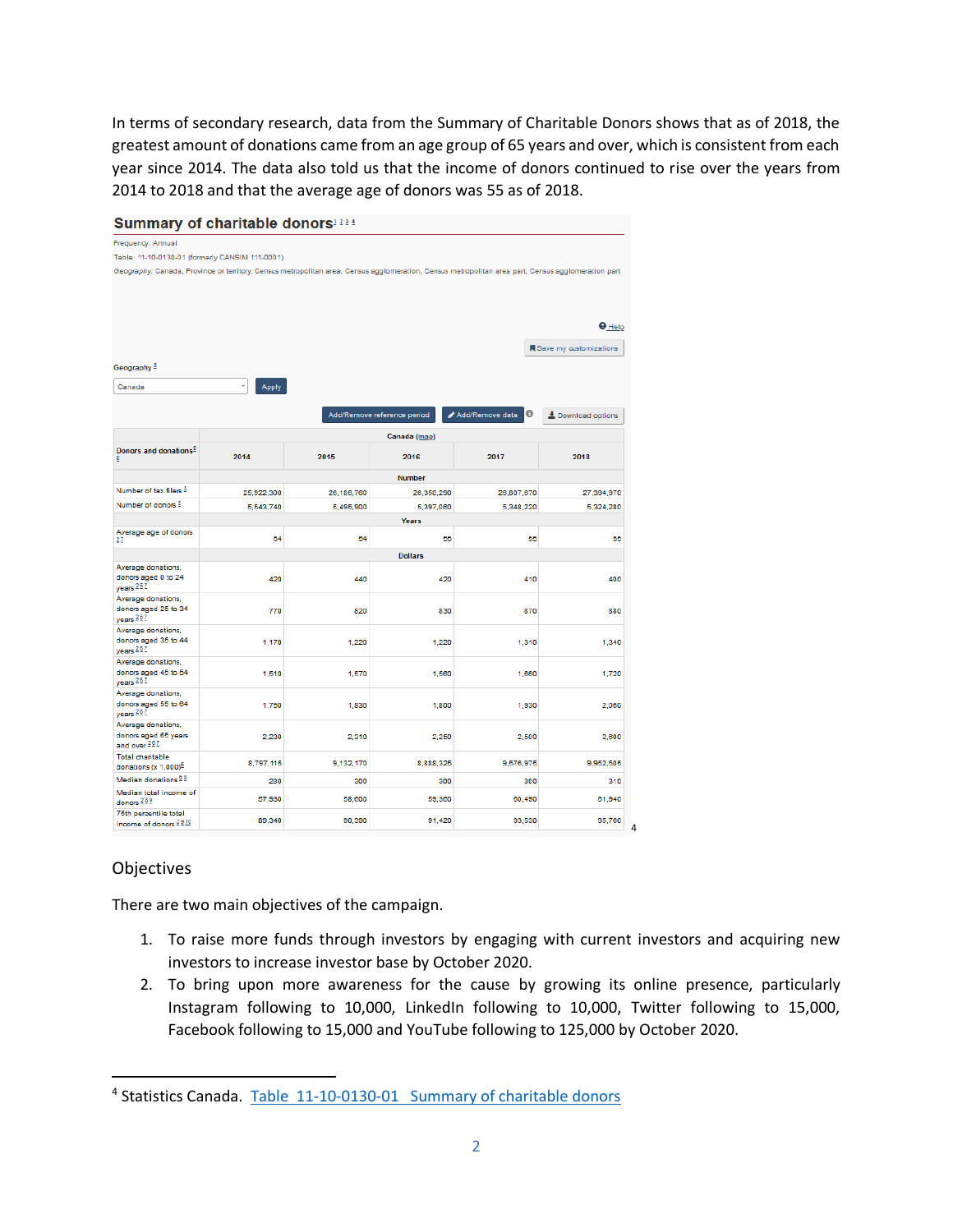# Target Audiences

In the institution's joint hospital and foundation 2018-2019 impact report, it indicates that 8313 clients were served. A large number of these patients were between 3-5 years old, have a low average family income and there are more male patients than female patients.

# **Average Family Income**



The data from the report indicates that the internal target audiences would include 1093 employees, 505 students, 1023 volunteers, 43 researchers, 19 members of the hospital board of trustees, 36 members of the foundation board of directors, 4 foundation executive team members and 11 hospital senior management team members. The board of trustee members comprises of volunteers that provide governance and leadership towards strategies and goals of the hospital. The hospital senior management team oversees the daily operations and administrations and works closely with the board of trustees in the decision-making of the organization.

5

The external target audiences encompass current investors, influencers, the media, the local community of Ontario, the provincial government, and patients and their family. There are a number of committees and councils for past and current patients and their family members to be involved with the hospital. There is a Research Family Engagement Committee that works with the Bloorview Research Institute as a bridge between involving families of patients with the research that the hospital conducts. Moreover, there is the Family Advisory Committee (FAC) that is made up of current clients and their parents. The committee meets monthly to share knowledge and help to develop and improve upon programs. Furthermore, there is the Youth Advisory Council (YAC) which provides a platform for past and current patients to meet monthly to give their feedback on programs and to develop their leadership skills.

| <b>Internal Target Audiences</b> | <b>External Target Audiences</b>           |  |
|----------------------------------|--------------------------------------------|--|
| Employees                        | Past and current patients and their family |  |
| Hospital senior management team  | <b>Current investors</b>                   |  |
| Foundation executive team        | Influencers                                |  |
| Hospital board of trustees       | Media                                      |  |
| Foundation board of directors    | Local community of Ontario                 |  |
|                                  | Provincial government                      |  |

<sup>5</sup> *By the Numbers 2018-2019*, Holland Bloorview Kids Rehabilitation Hospital, 2019, http://worldofpossibility.hollandbloorview.ca/by-the-numbers/.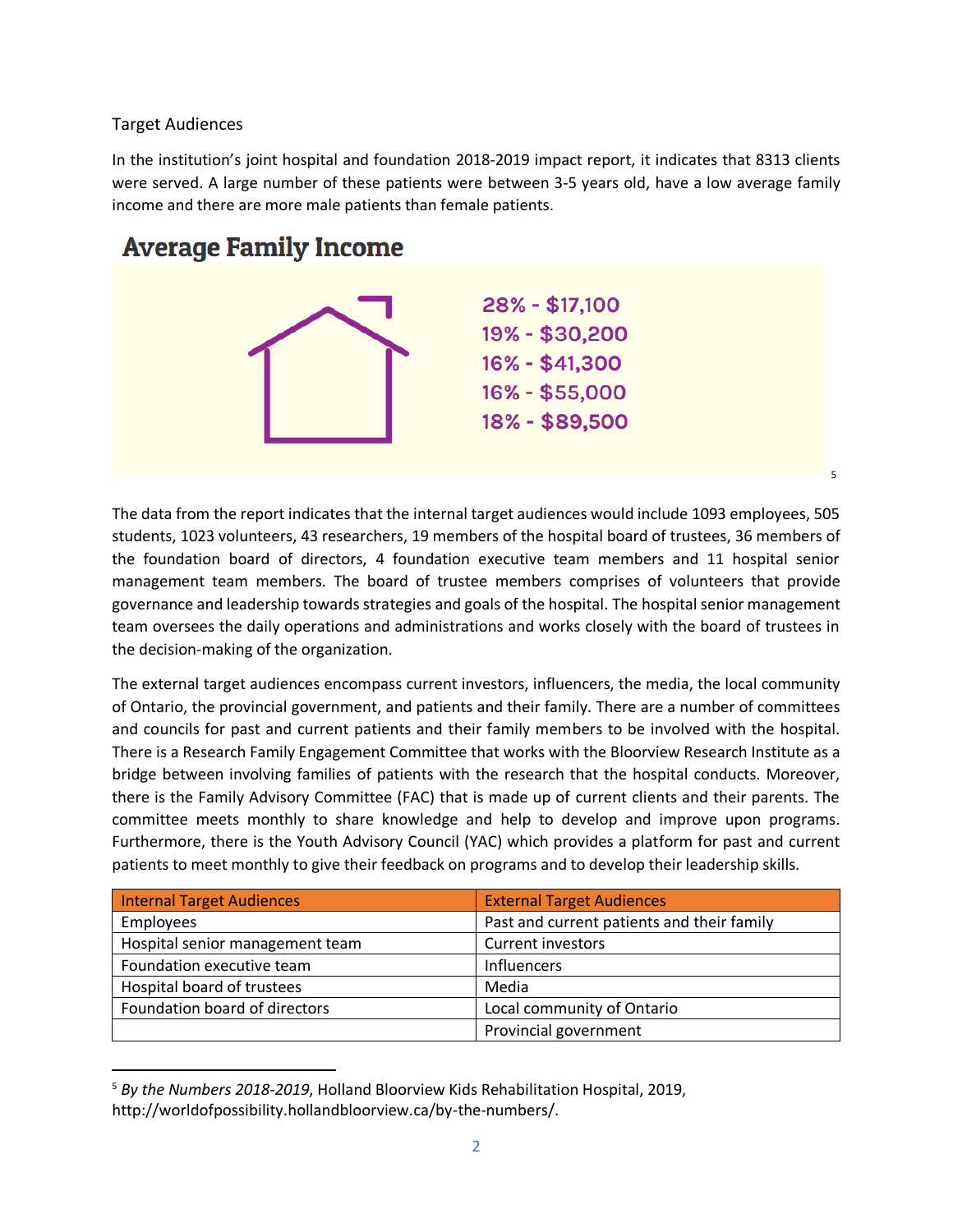### Key Messages

Three key messages were developed for the campaign and will be posted on Holland Bloorview's social platforms, which encompasses Facebook, Instagram, Twitter and YouTube. The posts can easily be shared on Facebook and Instagram stories and retweeted on Twitter.

The messages can also take the form of a hashtag, allowing the content from the campaign to be easy to search. Consumers may feel more inclined to share catchy hashtags than a longer message, helping to increase digital engagement.

- 1. Unlock potential for the disabled. (#UnlockPotential)
- 2. Educating next gen. (#EducatingNextGen)
- 3. Be involved. (#BeInvolved)

# Strategies

To increase brand awareness in Ontario for the work that Holland Bloorview does, a special event will be held which will be a link between disabled children, investors, influencers and the media. The gala will be an occasion to showcase the one-of-a-kind programs that the hospital has to offer children with distinct needs. A few children who are patients of the hospital, with their parent or guardian's consent, will be invited to appear at the event to speak to how their experience at Holland Bloorview has positively impacted their lives.

There will be influencers in attendance with a diverse background that will hold a fireside chat so that they can speak to the challenges that they have encountered navigating an adult life being disabled if it applies or if they have a story to tell surrounding the theme of disability.

Current investors will be invited to attend to see how their investment has made a positive impact in the community. The event is an opportunity for them to speak with the board members of the company to provide their feedback.

The media's attendance will be a chance for Holland Bloorview to gain more earned media and its reach could potentially bring in more investors. Members of the media that would be invited would include both traditional media and social media. Guests from traditional forms of media would involve press from television, radio and newspapers such as The Star, Toronto Sun, Global Mail and NOW Magazine. Invitees from social media would include representatives from BlogTO, Narcity and Yelp.

# **Tactics**

- Reach out to influencers who can speak about the topic of disability at the special event
- Create the event on Facebook Events and keep potential attendees updated through the page
- Write an article on LinkedIn about the upcoming event
- Send out e-mails about the event before and after it takes place to the mailing list
- Hire a designer to create printed materials for the event showcasing what Holland Bloorview is about, the agenda for the event and how to get in touch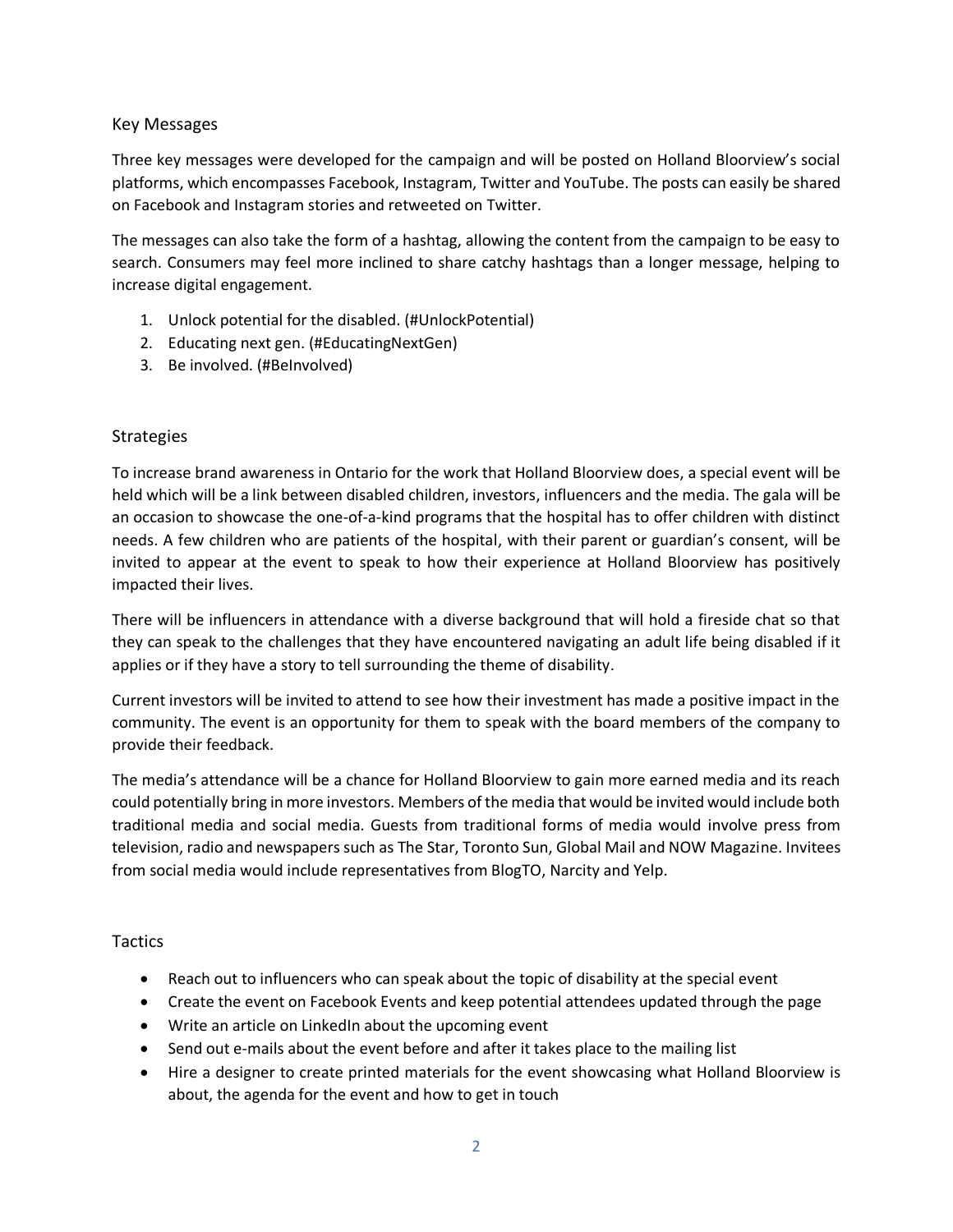- Issue press release regarding the event for the media
- Holland Bloorview's Instagram (through Instagram Live), Facebook (through Facebook Live), YouTube (through YouTube Live) and Twitter (via Periscope) can livestream parts of the event to engage with current and potential investors
- Holland Bloorview's Instagram can post stories from the event and save to their highlights for those who missed it, so that they can watch it later. This is also a way to showcase on their profile what they are involved in.
- A blog post can be written on its website to further the owned content from the event
- Follow-up with the media post event to find opportunities to join a radio talk show, make a television show appearance and partake in a newspaper interview
- Host an open house day post-event for the public to visit the facility to learn more about the cause in-person and stay to volunteer a few hours to get involved
- Establish a strategic partnership with another organization that can help to further the cause for disabled children
- Sign up for a booth at upcoming local fairs to further increase brand awareness, such as the One of a Kind Show, the Green Living Show, the Buy Good Feel Good expo, etc.

# **Timelines**

The timeline for planning the event will be three months, with a six-month follow-up period for evaluation of funds raised and impact made with investors and in the media.



<sup>6</sup> Cardin, Maryse, and Kylie McMullan. *Canadian PR For The Real World*. Pearson Canada Inc., 2015.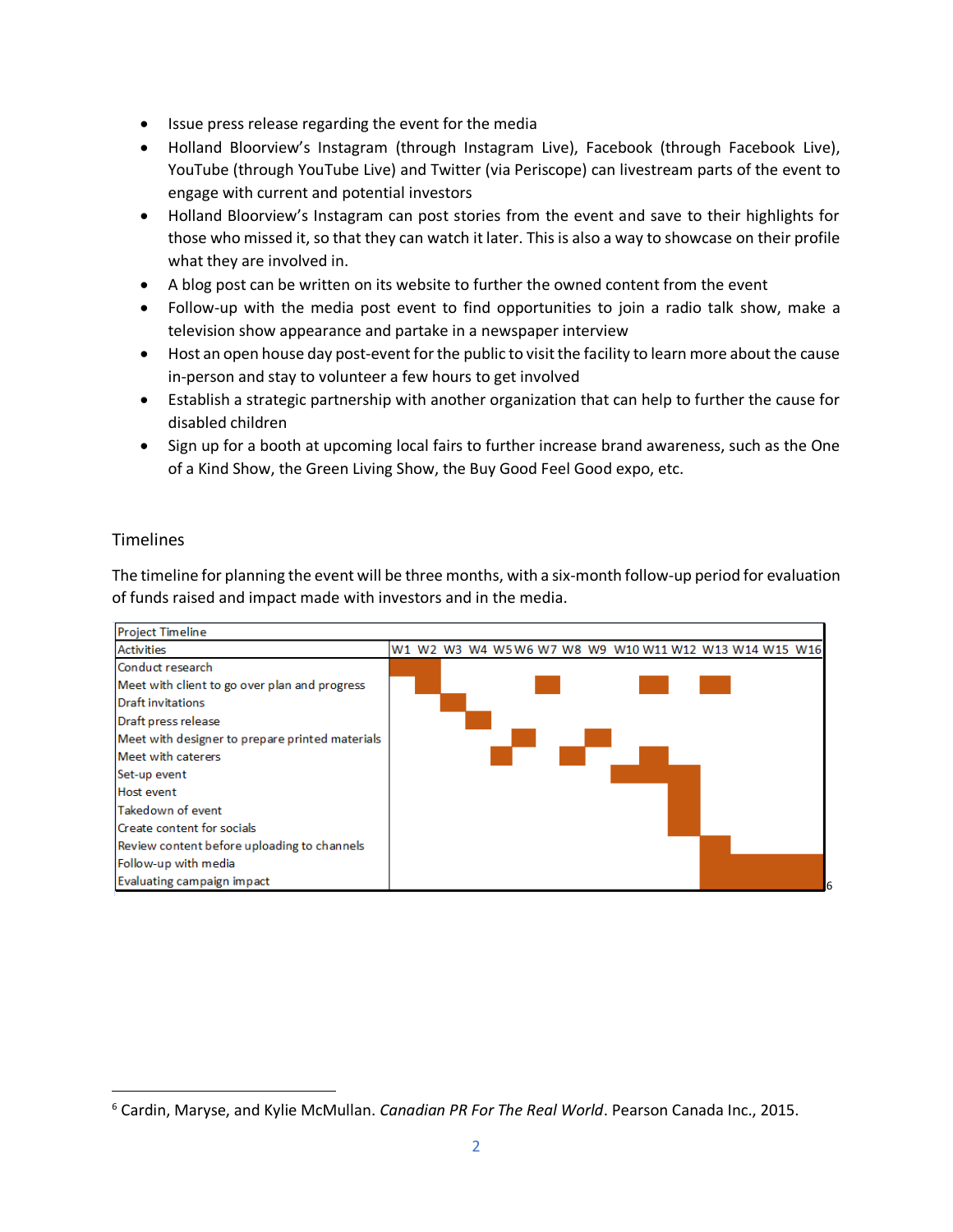# Budget

The budget allocated for the campaign is recommended to be \$10,000.

| Total budget for campaign            | \$10,000                |
|--------------------------------------|-------------------------|
| Fees (rate is \$100/per hour)        | \$6,000                 |
| Research                             | \$700                   |
| Writing and Distributing Invitations |                         |
| to Influencers, Investors and Media  | \$600                   |
| Developing Press Release             | \$300                   |
| Organizing Event Logistics           | \$1,000                 |
| Meeting with Caterers                | \$300                   |
| Meetings with Client                 | \$500                   |
| On-site Event Set-up and Breakdown   | \$1,000                 |
| Event Attendance                     | \$300                   |
| Subsequent Meetings with Media       | \$1,000                 |
| Evaluating Results of Campaign       | \$300                   |
| Hard Costs/Out of Pocket Expenses    | \$4,000                 |
| Designer for Printed Materials       | \$1,000                 |
| Transportation                       | \$1,000                 |
| <b>Venue Rental</b>                  | \$1,000                 |
| Photographer                         | \$500                   |
| Food                                 | \$500<br>$\overline{7}$ |

# Evaluation and Measurement

Immediately after the event, a survey should be sent out to those who RSVP-ed for the event as an avenue for feedback. The survey can include whether the guest had attended the event or not, enjoyed the event or not, suggestions to make for future events, whether they understand the mission of the hospital and other elements.

In order to measure the effectiveness of the campaign, the metrics used will be the traction gained from Holland Bloorview's social channels, including Facebook, Instagram and Twitter. Specifically, to see if the goal of awareness has been achieved, it would be important to look at the number of followers and compare it to the amount pre-campaign. The likes, comments and shares on the content generated from the event would be a good indication of how much engagement the hospital is receiving from the campaign.

The amount of funds raised can be compared against the data of how much money was raised in fundraising efforts the last year. Additionally, to see if the campaign made a significant positive impact on fundraising efforts, data showing if there is any increase in investors and the amount of investments or donations should be reviewed.

<sup>7</sup> Cardin, Maryse, and Kylie McMullan. *Canadian PR For The Real World*. Pearson Canada Inc., 2015.